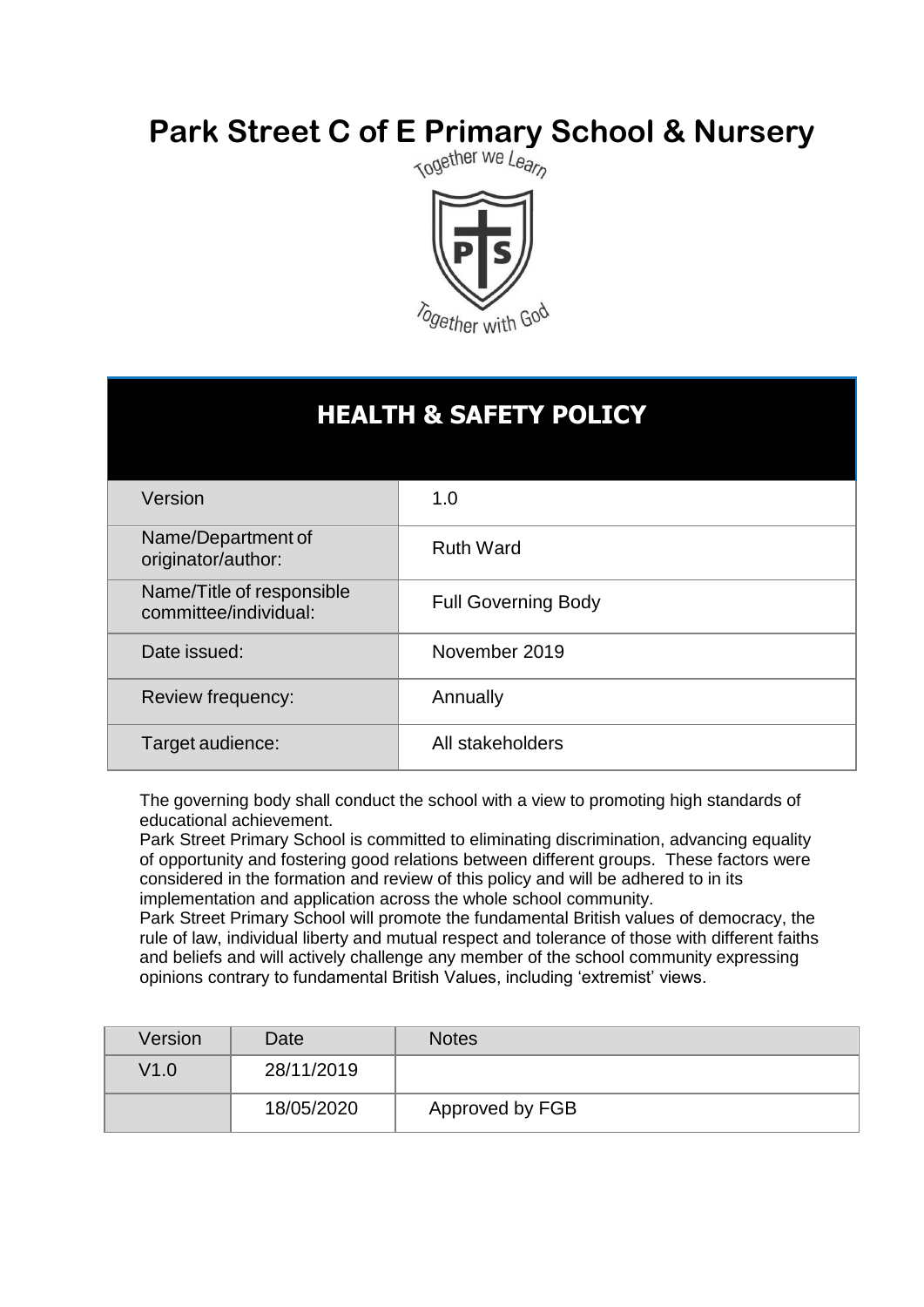# **PART 1. STATEMENT OF INTENT**

The Governing Body of Park Street Primary School will strive to achieve the highest standards of health, safety and welfare consistent with their responsibilities under the Health and Safety at Work etc. Act 1974 and other statutory and common law duties.

This statement sets out how these duties will be conducted and includes a description of the school's organisation and arrangements for dealing with different areas of risk. Details of how these areas of risk will be addressed are given in the arrangements section.

This policy will be brought to the attention of all members of staff [a reference copy is kept on the shared Teachers: Policies drive.

This policy statement and the accompanying organisation and arrangements will be reviewed on a 2 yearly basis.

This policy statement supplements Hertfordshire County Council's Health and Safety Policy and the school's own policies on educational visits, supporting children with medical needs, behaviour, physical restraint and lettings.

The governors aim to provide a secure, safe and healthy environment for staff, pupils, visitors and other users of the school's premises.

Signed: Signed: Signed: Signed: Signed: Signed: Signed: Signed: Signed: Signed: Signed: Signed: Signed: Signed: Signed: Signed: Signed: Signed: Signed: Signed: Signed: Signed: Signed: Signed: Signed: Signed: Signed: Signed

……………………………………….. …………………………………………

Barbara Graham, **Chair of Governors** Victorian Wendy-May Foster, Headteacher

Date: **Date:** Date: **Date:** Pate: **Date:** Pate: **Date:** Pate: **Date:** Pate: **Date:** Pate: **Date:** Pate: **Date:** Pate: **Date:** Pate: **Date:** Pate: **Date:** Pate: **Date:** Pate: **Date:** Pate: **Pate: Pate: Pate: Pate: Pate: Pat** 

#### **PART 2. ORGANISATION**

As the employer the Governing Body has overall responsibility for Health and Safety at Park Street Primary School.

**At a school level duties and responsibilities have been assigned to staff and governors as detailed below.**

#### **Responsibilities of the Governing Body**

The Governing Body are responsible for ensuring health and safety management systems are in place and effective. They fulfil a strategic role in health and safety and are not expected to be involved in day to day management of the school.

As a minimum these management systems should adhere to the LA's health and safety policy, procedures and standards as detailed in the [Education Health and Safety Manual.](http://www.thegrid.org.uk/info/healthandsafety/manual.shtml)

A Health & Safety Governor, Ruth Ward has been appointed to receive relevant information, monitor the implementation of policies and procedures and to feedback health and safety issues and identified actions to the Governing Body.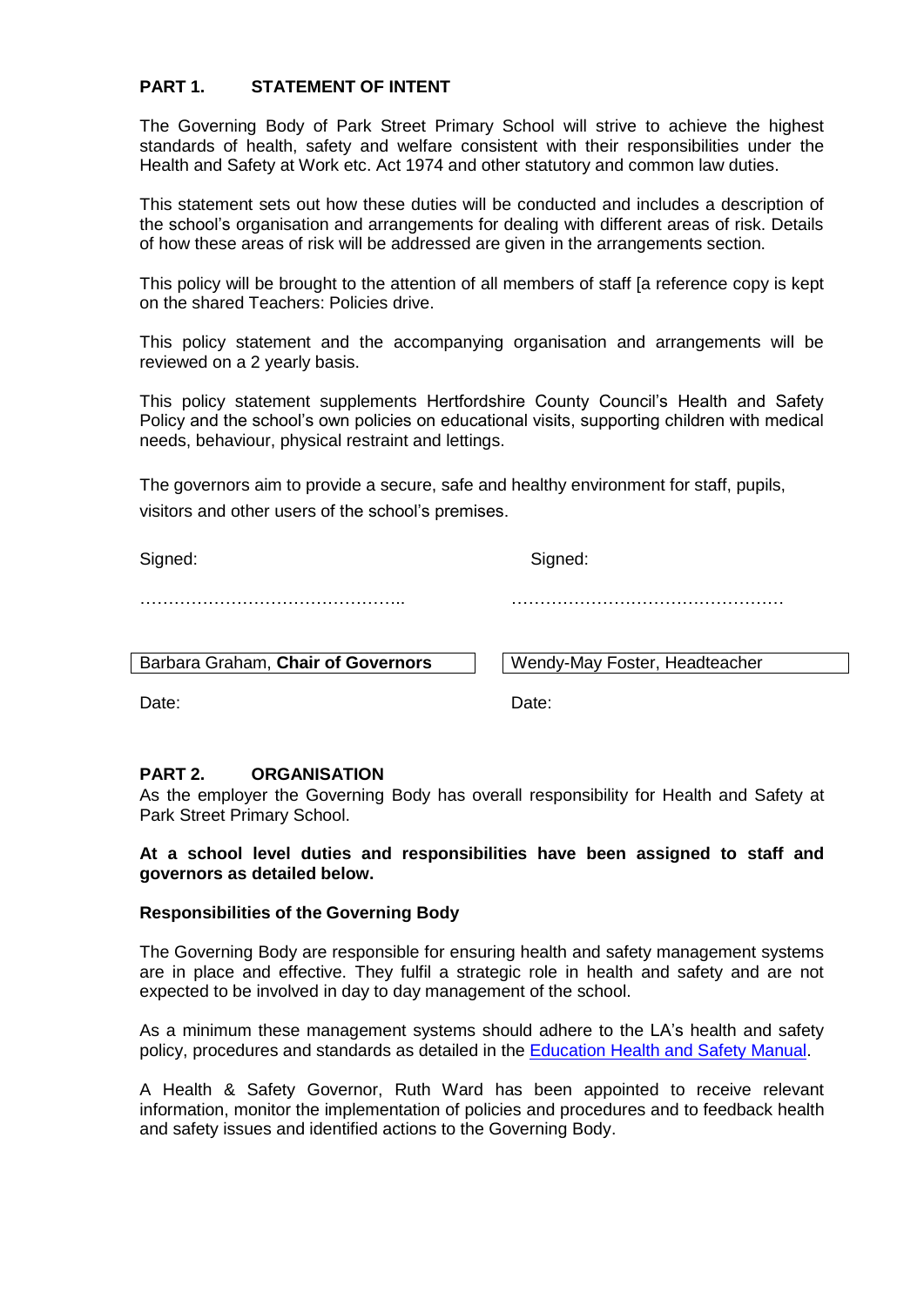The Governing body will receive regular reports from the Headteacher or other nominated member of staff in order to enable them to provide and prioritise resources for health and safety issues.

Where required the Governing body will seek specialist advice on health and safety which the establishment may not feel competent to deal with from HCC's Health and Safety Team, Tel: 01992 556478, email [healthandsafety@hertfordshire.gov.uk](mailto:healthandsafety@hertfordshire.gov.uk)

#### **Responsibilities of the Headteacher**

Overall responsibility for the day to day management of health and safety in accordance with the LA's health and safety policy rests with the Headteacher.

The Headteacher has responsibility for:

- Co-operating with the LA and Governing Body to enable health and safety policy and procedures to be implemented and complied with.
- Communicating the policy and other appropriate health and safety information to all relevant people including contractors.
- Ensuring effective arrangements are in place to pro-actively manage health and safety by conducting and reviewing inspections and risk assessments and implementing required actions.
- Reporting to the Governing body on health and safety performance and any safety concerns/ issues which may need to be addressed by the allocation of funds.
- Ensuring that the premises, plant and equipment are maintained in a safe and serviceable condition.
- Reporting to the LA any significant risks which cannot be rectified within the establishment's budget.
- Ensuring all staff are competent to carry out their roles and are provided with adequate information, instruction and training.
- Ensuring consultation arrangements are in place for staff and their trade union representatives (where appointed) and recognising the right of trade unions in the workplace to require a health and safety committee to be set up.
- Monitoring purchasing and contracting procedures to ensure health and safety is included in specifications & contract conditions.

Whilst overall responsibility for health and safety cannot be delegated the Headteacher may choose to delegate certain tasks to other members of staff**.** 

The task of overseeing health and safety on the site has been delegated by the Headteacher to the Office Manager.

#### **Responsibilities of other staff holding posts of special responsibility**

The Teachers, Caretaker and Office Manager will

- Apply the school's health and safety policy to their own area of work.
- Ensure staff under their control are aware of and follow relevant published health and safety guidance (from sources such as CLEAPSS, AfPE etc.)
- Ensure health and safety risk assessments are undertaken for the activities for which they are responsible and that identified control measures are implemented.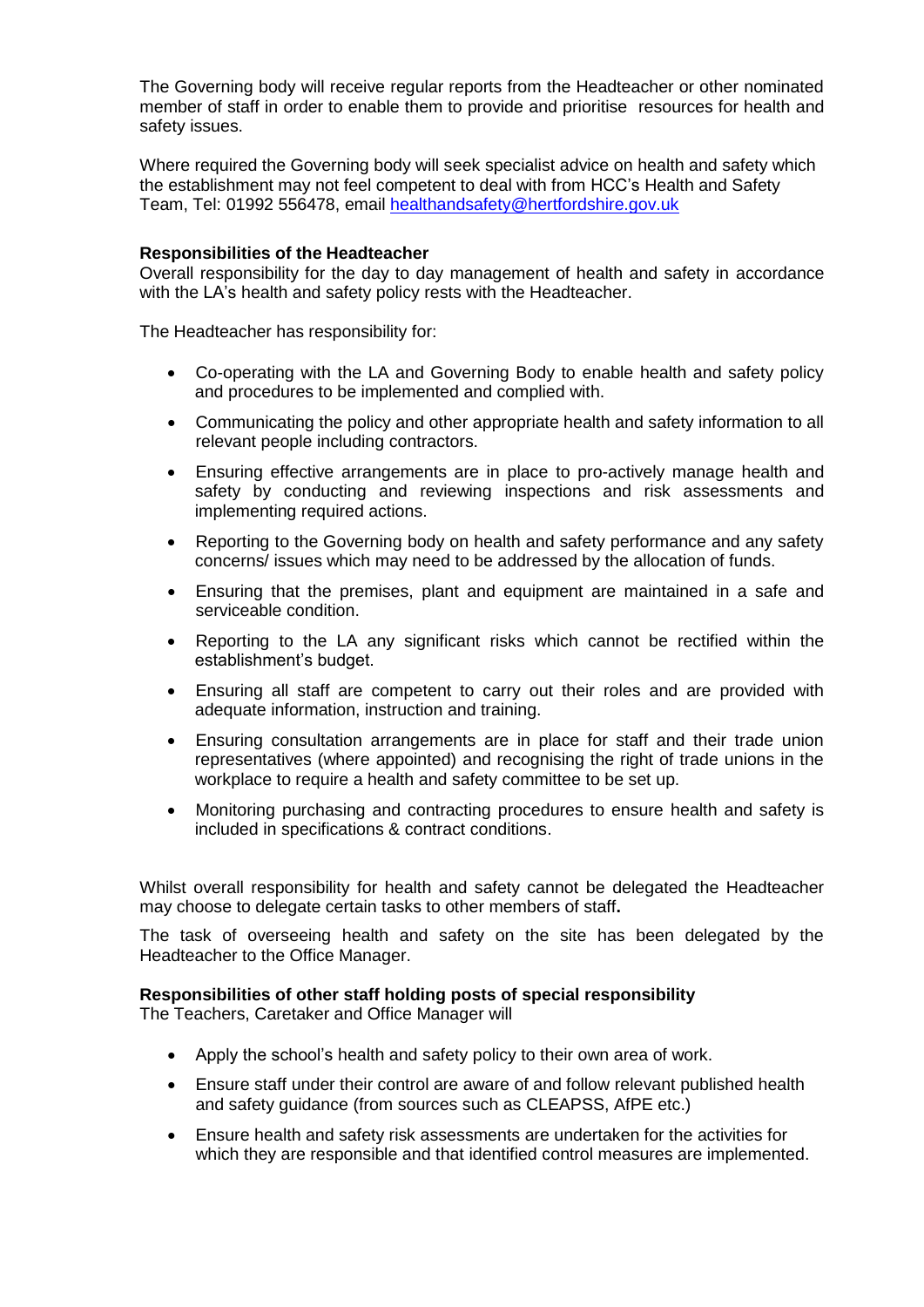- Ensure that appropriate safe working procedures are brought to the attention of all staff under their control.
- Take appropriate action on health, safety and welfare issues referred to them, informing the headteacher of any problems they are unable to resolve within the resources available to them.
- Carry out regular inspections of their areas of responsibility and report / record these inspections.
- Ensure the provision of sufficient information, instruction, training and supervision to enable staff and pupils to avoid hazards and contribute positively to their own health and safety.
- Ensure that all accidents (including near misses) occurring within their area of responsibility are promptly reported and investigated.

#### **Responsibilities of employees**

Under the Health and Safety at Work Act etc. 1974 all employees have general health and safety responsibilities. All employees are obliged to take care of their own health and safety whilst at work along with that of others who may be affected by their actions.

All employees have responsibility to:

- Take reasonable care for the health and safety of themselves and others in undertaking their work.
- Comply with the school's health and safety policy and procedures at all times.
- Report all accidents and incidents in line with the reporting procedure.
- Co-operate with school management on all matters relating to health and safety.
- Not to intentionally interfere with or misuse any equipment or fittings provided in the interests of health safety and welfare.
- Report all defects in condition of premises or equipment and any health and safety concerns immediately to their line manager.
- Ensure that they only use equipment or machinery that they are competent / have been trained to use.
- Make use of all necessary control measures and personal protective equipment provided for safety or health reasons.

# **PART 3. ARRANGEMENTS**

Detailed information on the LA's expectations are provided in the [Education Health and](http://www.thegrid.org.uk/info/healthandsafety/manual.shtml)  [Safety Manual.](http://www.thegrid.org.uk/info/healthandsafety/manual.shtml)

The Resources Committee of the Governing Body meets termly and will discuss health, safety and welfare issues affecting staff, pupils or visitors. Action points from meeting are forwarded to the Office Manager to keep under review and ensure implementation.

| Appendix 1 | $\overline{\phantom{a}}$     | <b>Risk Assessments</b>                          |
|------------|------------------------------|--------------------------------------------------|
| Appendix 2 | $\sim$                       | Offsite visits                                   |
| Appendix 3 | $\overline{\phantom{a}}$     | Health and Safety Monitoring and Inspections     |
| Appendix 4 | $\overline{\phantom{a}}$     | Fire Evacuation and other Emergency Arrangements |
| Appendix 5 | $\overline{\phantom{a}}$     | Fire Prevention, Testing of Equipment            |
| Appendix 6 | $\qquad \qquad \blacksquare$ | <b>First Aid and Medication</b>                  |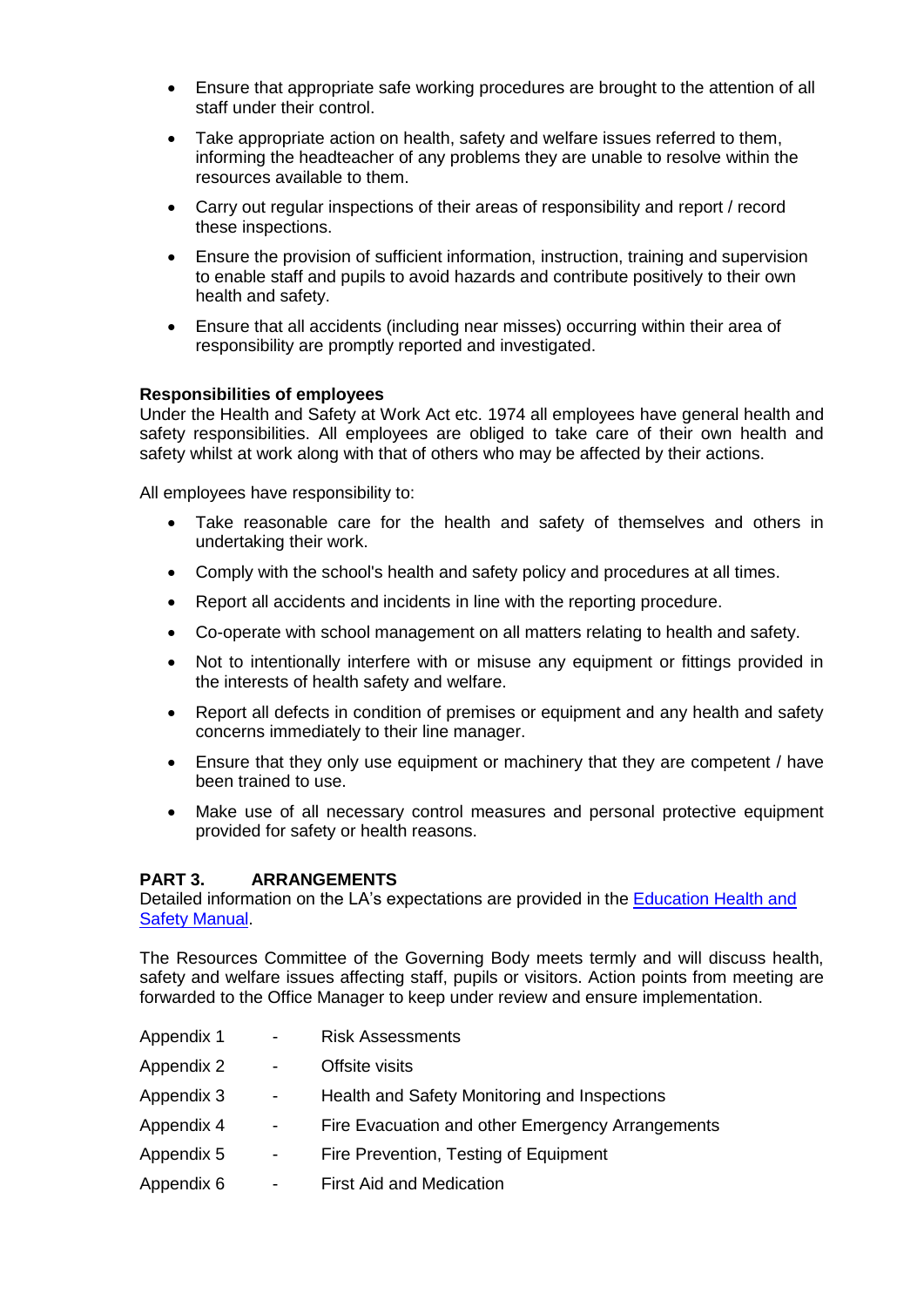| Appendix 7  |   | <b>Accident Reporting Procedures</b>       |
|-------------|---|--------------------------------------------|
| Appendix 8  | - | Health and Safety Information and Training |
| Appendix 9  |   | Personal safety / lone Working             |
| Appendix 10 |   | <b>Premises Work Equipment</b>             |
| Appendix 11 | - | <b>Flammable and Hazardous Substances</b>  |
| Appendix 12 |   | Asbestos                                   |
| Appendix 13 | - | Contractors                                |
| Appendix 14 |   | Work at Height                             |
| Appendix 15 | - | Moving and Handling                        |
| Appendix 16 | - | <b>Display Screen Equipment</b>            |
| Appendix 17 |   | Vehicles                                   |
| Appendix 18 |   | Lettings                                   |
| Appendix 20 | - | <b>Stress</b>                              |
| Appendix 21 |   | Legionella                                 |
| Appendix 22 | - | No Dogs on Site                            |
| Appendix 23 |   | <b>Work Experience</b>                     |
|             |   |                                            |

**APPENDIX 1**

# **RISK ASSESSMENTS**

#### **General Risk Assessments**

The school conducts and documents risk assessments for all activities presenting a significant risk. These are co-ordinated by the Class Teachers, Assistant Headteachers and Office Manager following guidance contained in the **Education Health and Safety** [Manual](http://www.thegrid.org.uk/info/healthandsafety/manual.shtml#r) and are approved by the Headteacher.

Risk assessments are available for all staff to view and are held centrally in the School office. Risk Assessments for school trips are available online on the HCC Evolve system.

#### **Individual Risk Assessments**

Specific assessments relating to staff member(s) or pupil(s) are held on that individual's file and will be undertaken by the Class Teacher or SENCO as appropriate. Such risk assessments will be reviewed on a regular basis.

It is the responsibility of all staff to inform their line manager of any medical conditions (including pregnancy) which may impact upon their work.

#### **Curriculum Activities**

Risk assessments for curriculum activities will be carried out by a member of the Senior Leadership Team or by the appropriate Subject Leader or Class Teacher using the relevant codes of practice and model risk assessments detailed below.

Whenever a new course is adopted or developed all activities are checked against these and significant findings incorporated into lesson plans.

All LA schools have a subscription to CLEAPSS and their publications are used as sources of model risk assessment within Science, DT and Primary.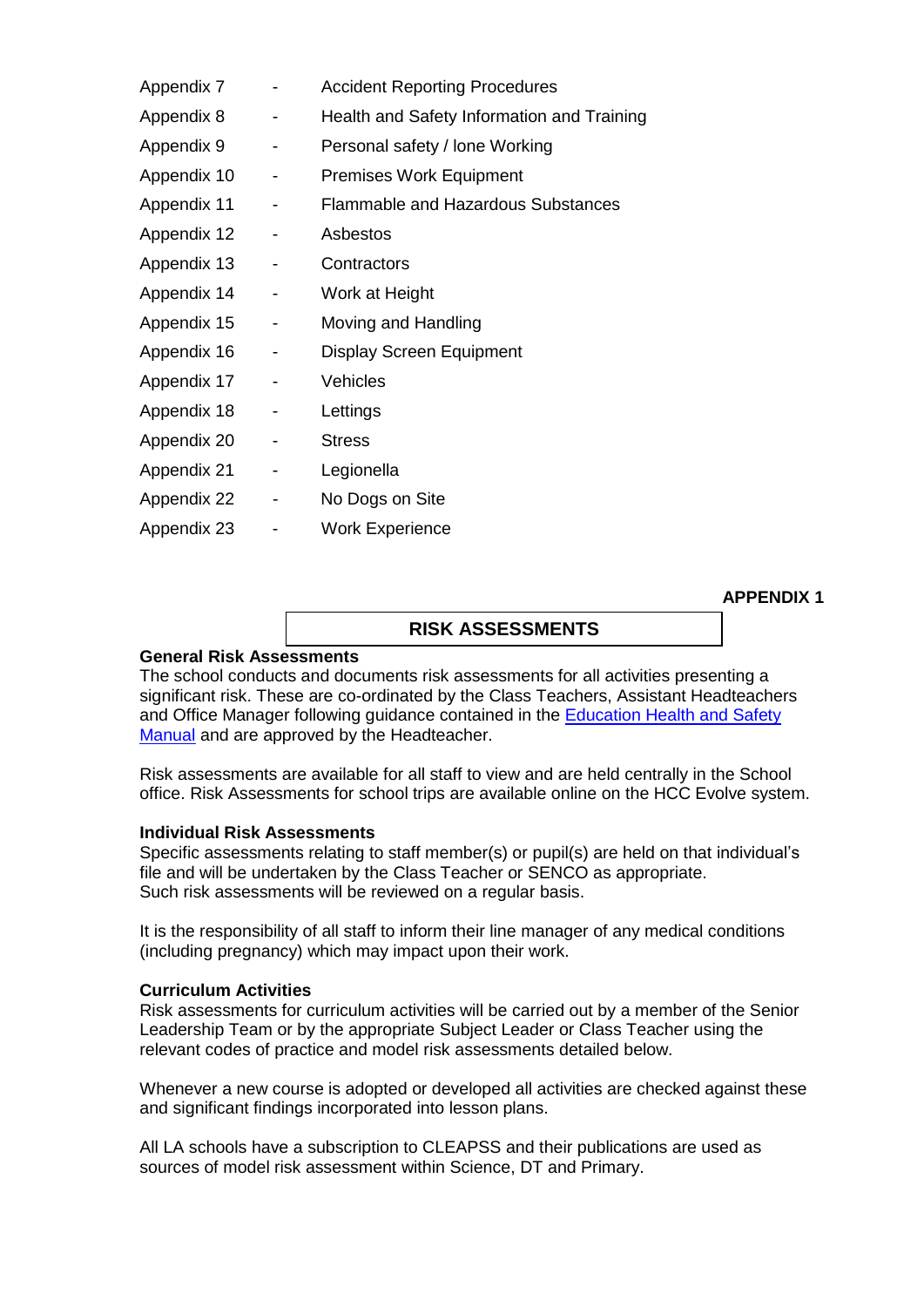In addition the following publications are used within the school as sources of model risk assessments:

- Be Safe! Health and Safety in primary science and technology, 4th Edition ASE ISBN ISBN 978-0-86357-426-9]
- Safe Practice in Physical Education and School Sport' Association of PE 'AfPE' [http://www.afpe.org.uk](http://www.afpe.org.uk/)
- $\bullet$

**OFFSITE VISITS**

**APPENDIX 2**

HCC has adopted the Outdoor Education Advisory Panel's national guidance for learning outside the classroom and offsite visits and all offsite visits will be planned following this guidance available via<https://oeapng.info/>

HCC's policy for the management of Learning outside the classroom and offsite visits is available here<https://www.thegrid.org.uk/info/healthandsafety/visits/manual.shtml>

The LA's Offsite Visits Advisor must be notified of all level 3 trips, which include self-led adventurous activities, fieldwork trips to open or "wild" country, and all trips overseas. This will be done via the use of Evolve, the online notification and approvals system.

The member of staff planning the trip will submit all relevant paperwork and risk assessments relating to the trip to the Headteacher who will check and authorise the documentation and planning of the trip.

**APPENDIX 3**

# **HEALTH AND SAFETY MONITORING AND INSPECTION**

A general inspection of the site will be conducted on a termly basis and be undertaken by the Caretaker and the Health and Safety Governor.

Classteachers will conduct ongoing monitoring inspections of their classrooms and immediately report any defects or hazards to the Caretaker.

In both cases the person(s) undertaking inspection will complete a report in writing and submit this to the Headteacher. Responsibility for following up items detailed in the safety inspection report will rest with the Caretaker.

The Caretaker and the Health and Safety Governor will be involved in monitoring the school's health and safety management systems on an annual basis and report back to both the relevant sub-committee and full governing body meetings.

Advice and pro forma inspection checklists to assist the monitoring process can be found in the [Education Health and Safety Manual.](http://www.thegrid.org.uk/info/healthandsafety/manual.shtml#A)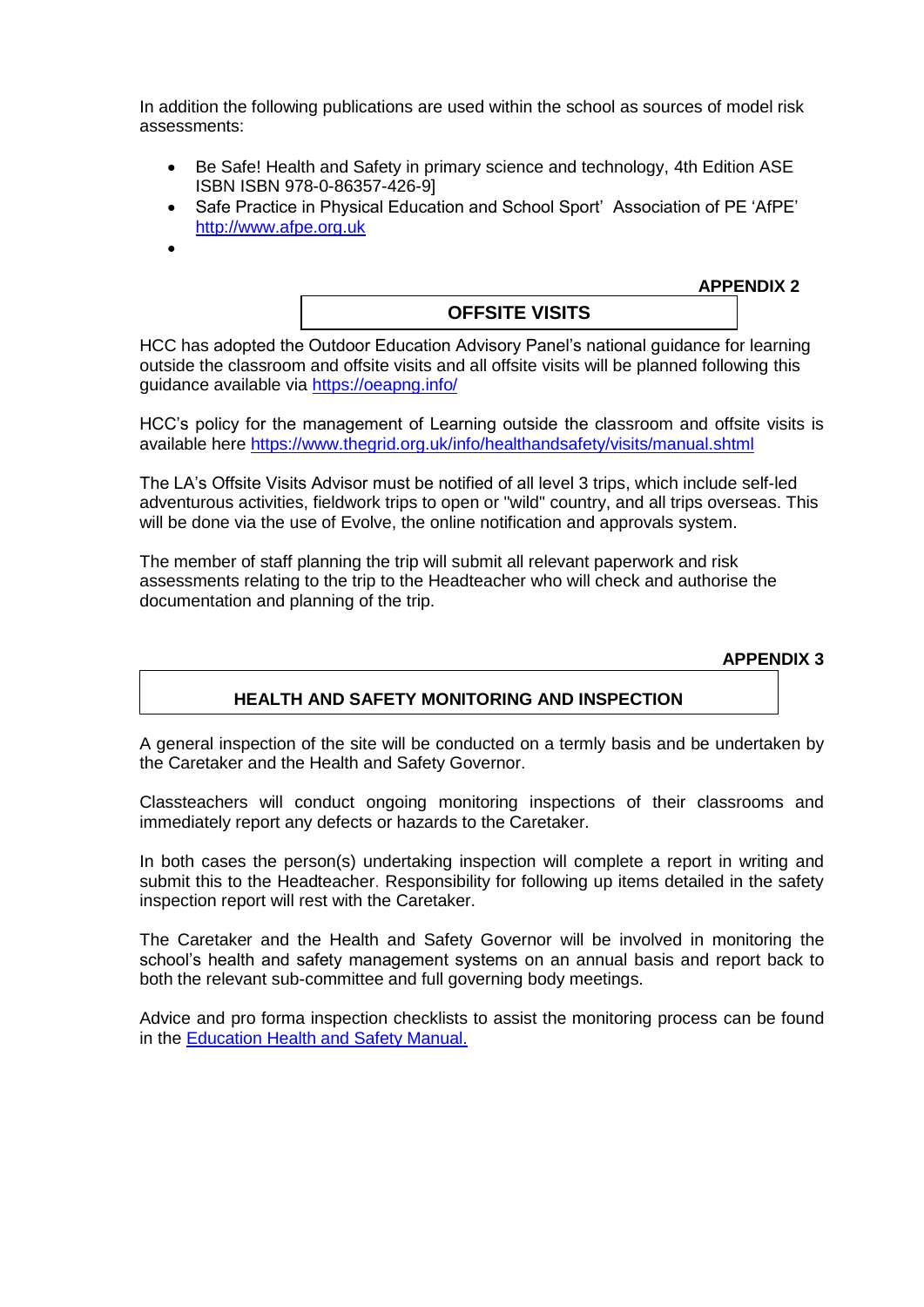# **FIRE EVACUATION AND OTHER EMERGENCY ARRANGEMENTS**

The Headteacher is responsible for ensuring the school's fire risk assessment is undertaken and implemented following guidance contained in the [Education Health and](http://www.thegrid.org.uk/info/healthandsafety/fire_safety.shtml)  [Safety Manual. T](http://www.thegrid.org.uk/info/healthandsafety/fire_safety.shtml)he fire risk assessment is located in the H&S File in the school office and will be reviewed on an annual basis.

#### **Emergency Procedures**

Fire and emergency evacuation procedures are detailed in schools emergency response plan and a summary posted in each classroom. These procedures will be reviewed at least annually and are made available to all staff as part of the school's induction process. This training is supported by regular drills.

Evacuation procedures are also made available to all contractors / visitors.

Emergency exits, fire alarm call points, assembly points etc. are clearly identified by safety signs and notices.

Emergency contact and key holder details are maintained by the Office Manager and updated to the LA via Solero.

#### **Fire Drills**

Fire drills will be undertaken termly and results recorded in the fire log book.

# **Fire Fighting**

- Staff must ensure the alarm is raised BEFORE attempting to tackle a fire.
- The safe evacuation of persons is an absolute priority. Staff may only attempt to deal with small fires, **if it is safe to do so without putting themselves at risk**, using portable fire fighting equipment.
- Staff are made aware of the type and location of portable fire fighting equipment and receive basic instruction in its correct use at induction.

#### **Details of service isolation points**

Gas – kitchen isolation valve on external wall to rear of cook's office Gas – Main School isolation valve in boiler room to rear of school Electricity – Main cutoff switch in small boiler room adjacent to school hall Water – Stopcocks just outside main gate, adjacent to 'School House'

# **Details of chemicals and flammable substances on site**.

An inventory of these will be kept by the Caretaker.

**APPENDIX 5**

# **FIRE PREVENTION, TESTING OF EQUIPMENT**

The Office Manager is responsible for ensuring that the school's fire log is kept up to date and that the following inspection / maintenance is undertaken and recorded in the fire log book located in the school office.

# **FIRE ALARM SYSTEM**

Fire alarm call points will be tested weekly in rotation by the Caretaker and a record kept in the fire log book. This test will occur on random days and times each week. A fire alarm maintenance contract is in place with Churches Fire and the system tested annually by them.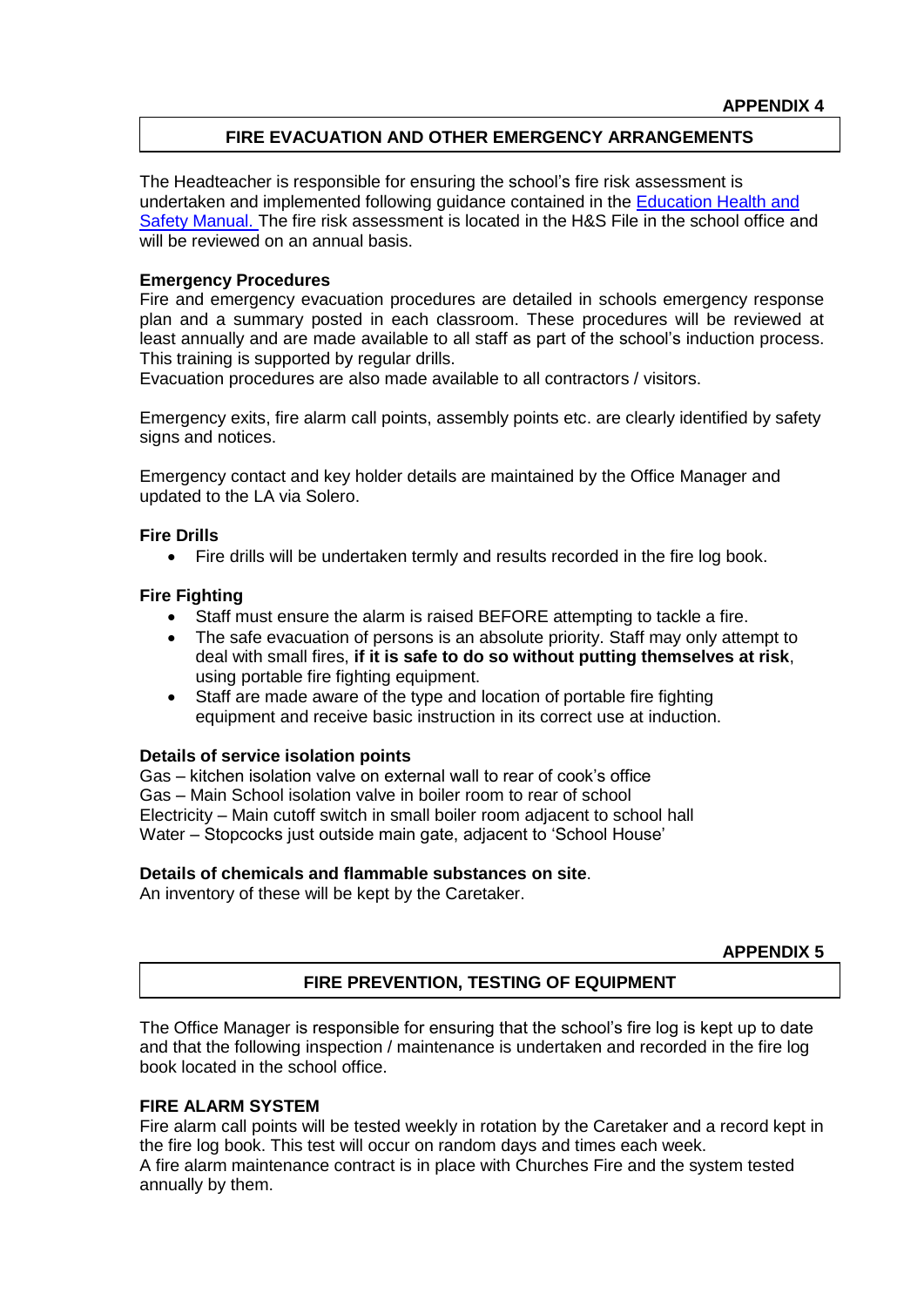# **FIRE FIGHTING EQUIPMENT**

Weekly in-house checks that all fire fighting equipment remains available for use and operational.

Secure Fire Services undertakes an annual maintenance service of all fire fighting equipment.

Defective equipment or extinguishers that need recharging should be taken out of service and reported direct to the Caretaker.

# **EMERGENCY LIGHTING SYSTEMS**

These systems will be checked for operation monthly in house by the Caretaker and annually by Churches Fire and a discharge for the full duration of the battery.

# **MEANS OF ESCAPE**

Daily checks are made by the Caretaker for any obstructions on exit routes and to ensure all final exit doors are operational and available for use.

#### **APPENDIX 6**

# **FIRST AID AND MEDICATION**

The school has assessed the need for first aid provision and identified the following staff to provide first aid (both on site and where required for trips/visits and extra curricular activities)

#### **Schools First Aid (6 hr)**

Megan Atkinson Julie Ashton Sarah Castro Sian Connolly Victoria Duxbury Maxine Fowler Alice Hillier Helen Killin Katrina Kitt Jo Leto Michelle Marsh Paul McLaughlin Orlaith McVeigh Toby Munro Sarah Payne Amanda Sinclair

# **TRAINED TO EYFS STANDARD (PAEDIATRIC FIRST AID, 2 days/ 12 hrs):**

Luthfa Begum Victoria Duxbury Catherine Mitchell Samantha Noble

First aid qualifications remain valid for 3 years. The Office Manager will ensure that refresher training is organised to maintain competence and that new persons are trained should first aiders leave.

# **FIRST AID BOXES ARE LOCATED AT THE FOLLOWING POINTS:**

FS – In the Nursery classroom by the sink UKS2 – In the disabled toilet between Year 5 and Year 6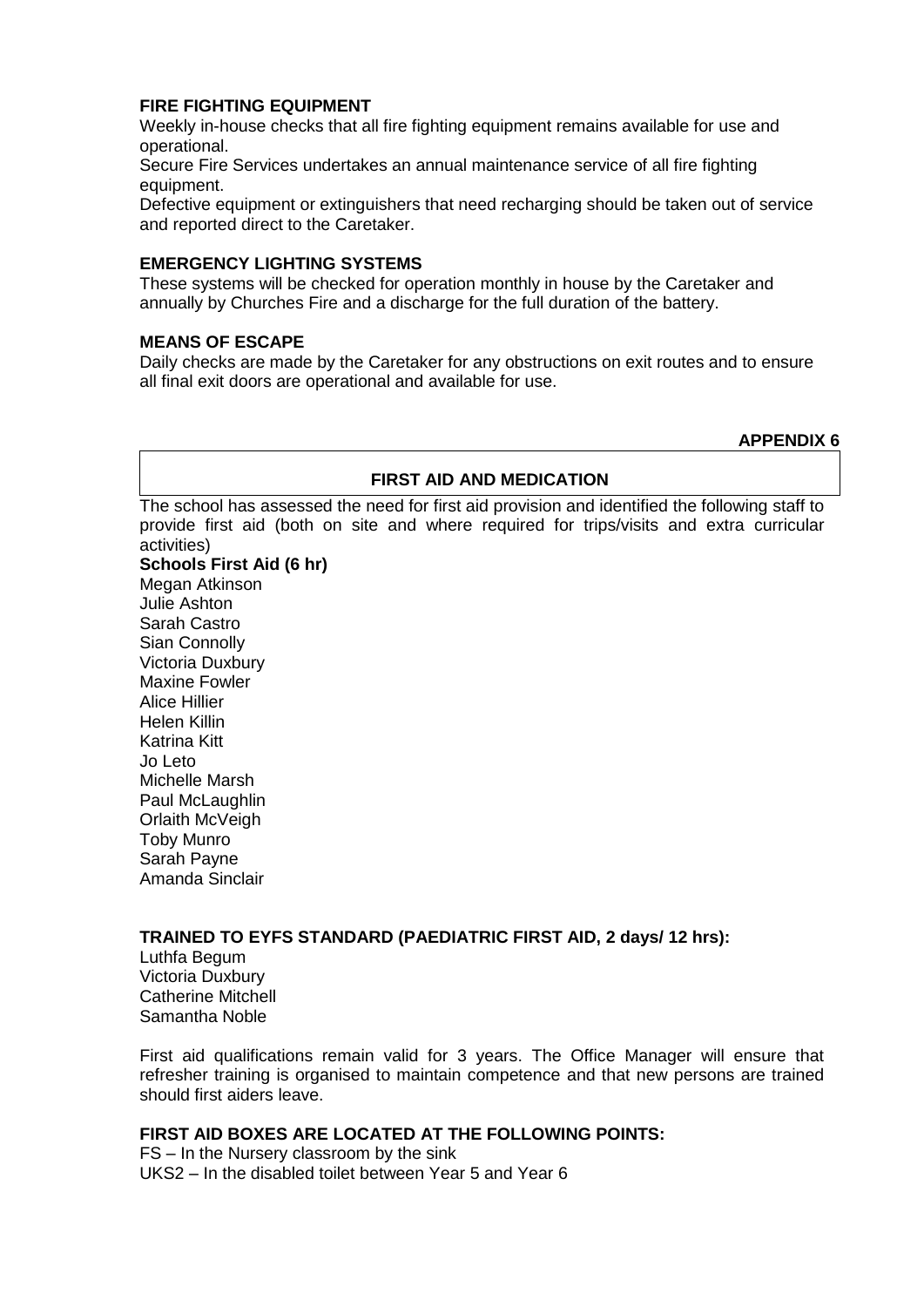KS1 & LKS2 – At the corner where the Y1/Y2 corridor meets the main corridor

Maxine Fowler is responsible for regularly checking (termly) that the contents of first aid boxes [including travel kits} are complete and replenished as necessary.

**Transport to hospital:** Where a first aider considers it necessary, the injured person will be sent directly to hospital (normally by ambulance). Parents / carers will be notified immediately of all major injuries to pupils.

No casualty will be allowed to travel to hospital unaccompanied and an accompanying adult will be designated in situations where the parents/carers cannot be contacted in time.

Where there is any doubt about the appropriate course of action, the first aider will consult with the Health Service helpline (NHS Direct 0845 4647) and, in the case of pupil with the parents/carers.

#### **Useful contact numbers:**

School Nursing Team: 0300 123 7572 NHS Direct: 111 St Albans Minor Injuries Clinic: 01727 897182 Watford General Hospital A&E: 01923 244366

#### **Administration of medicines**

All medication will be administered to pupils in accordance with the DfE document [Supporting pupils at school with medical conditions.](https://www.gov.uk/government/publications/supporting-pupils-at-school-with-medical-conditions--3) Detailed arrangements are provided in the Medical Needs Policy.

No member of staff will administer **any** medication (prescribed or non-prescribed) to children under 16 without a parent's written consent except in exceptional circumstances.

Teaching Assistants are responsible for accepting medication and checking all relevant information has been provided by parents / carers prior to administering. Records of administration will be kept by Teaching Assistants.

All non emergency medication kept in school is securely stored in the lockable cupboard in the staffroom, refrigerated meds kept in clearly labelled container in the fridge in the staffroom with access strictly controlled. Under no circumstances will medication be stored in first aid boxes.

Emergency medication and devices such as asthma inhalers, blood glucose testing meters and adrenaline pens are always readily available to children and not locked away. These are kept in the staffroom and clearly labelled.

A list of children with chronic medical needs is kept on the staffroom noticeboard.

#### **Individual Health Care Plans (IHCP)**

Parents / carers are responsible for providing the school with up to date information regarding their child's health care needs and providing appropriate medication.

IHCPs are in place for those pupils with significant medical needs e.g. chronic or ongoing medical conditions such as diabetes, epilepsy, anaphylaxis etc.

IHCPs are in place for those pupils with significant medical needs. These plans will be completed at the beginning of the school year / when child enrols / on diagnosis and will be reviewed annually by the SENCO.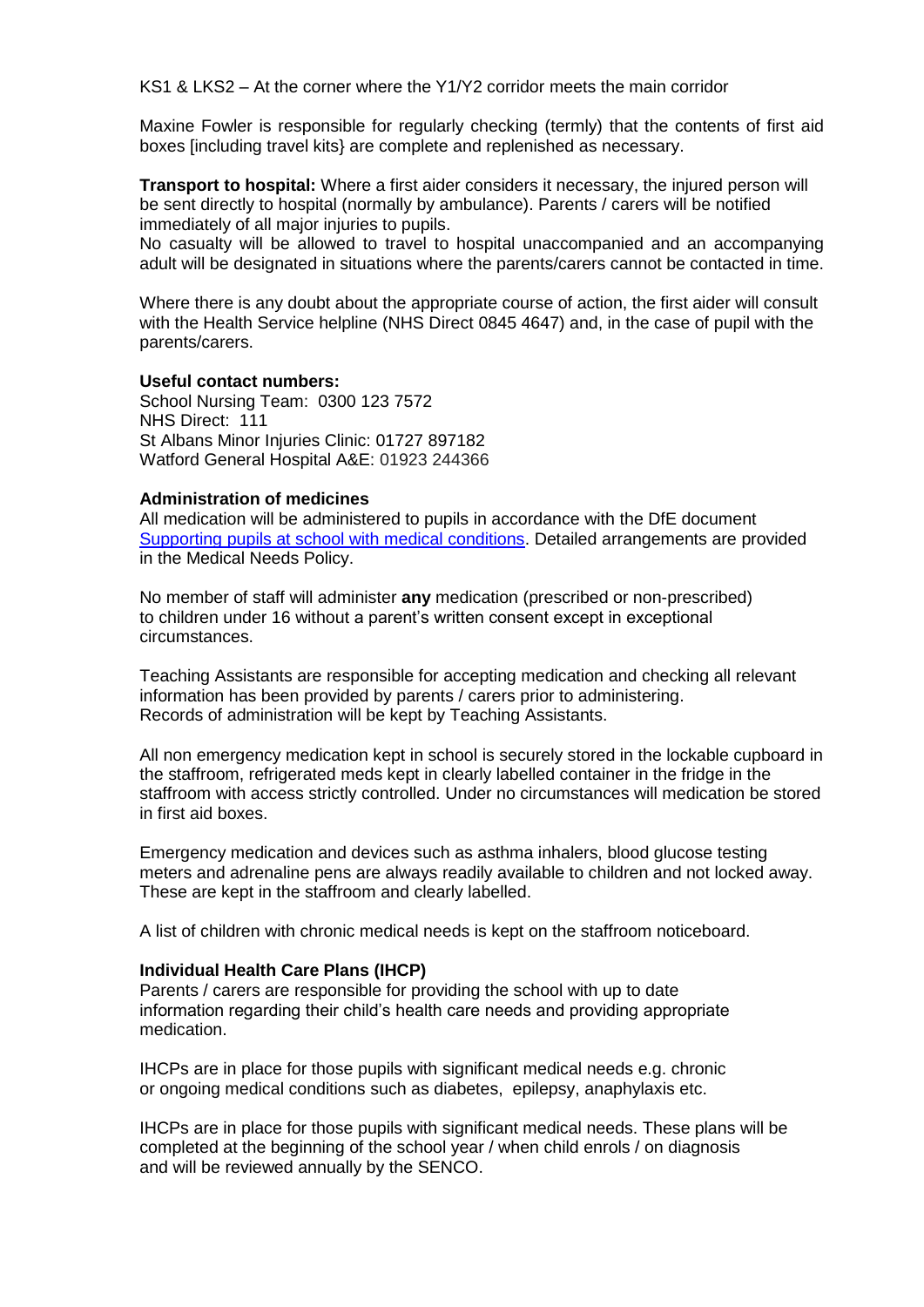All staff are made aware of any relevant health care needs and copies of health care plans are available in the Medical Conditions file.

Staff will receive appropriate training related to health conditions of pupils and the administration of medicines by a health professional as appropriate (eg. Diabetes, epilepsy, anaphylaxis.

#### **First Aid Procedures**

Treatment of minor injuries should be treated with water and sterile gauze.

Children should be asked if their parents would use plasters on their cuts and grazes at home before applying a plaster, in case of allergy.

#### **APPENDIX 7**

# **ACCIDENT REPORTING PROCEDURES**

#### **Accidents to employees**

Where the LA is the employer then **all** employee accidents, no matter how minor, must be reported to them using the online accident reporting system hosted on Solero. The employee accident and incident forms must be retained for a minimum of 3 years.

#### **Accidents to pupils and other non-employees (members of public / visitors to site etc.)**

A local accident book located at the first aid sations, is used to record all minor incidents to non-employees, more significant incidents as detailed below must also reported to HCC using the online accident reporting system hosted on Solero.

- Major injuries.
- Accidents where significant first aid treatment has been provided.
- Accidents which result in the injured person being taken from the scene of the accident directly to hospital.
- Accidents arising from premises / equipment defects.

All major incidents will be reported to the Headteacher and the Health and Safety Governor. Parents / carers will be notified immediately of all major injuries.

Accidents will be monitored for trends and a report made to the Governing Body as necessary.

The Headteacher, or their nominee, will investigate accidents and take remedial steps to avoid similar instances recurring. Faulty equipment, systems of work etc. must be reported and attended to as soon as possible.

#### **Reporting to the Health and Safety Executive (HSE)**

Incidents involving a fatality or major injury will be reported immediately to the Health and Safety Executive (HSE) on 0345 300 9923 and the Education Health and Safety team on 01992 556478.

Incidents resulting in the following outcomes must be reported by the Headteacher to the HSE via their online reporting system <http://www.hse.gov.uk/riddor/> within 15 days of the incident occurring.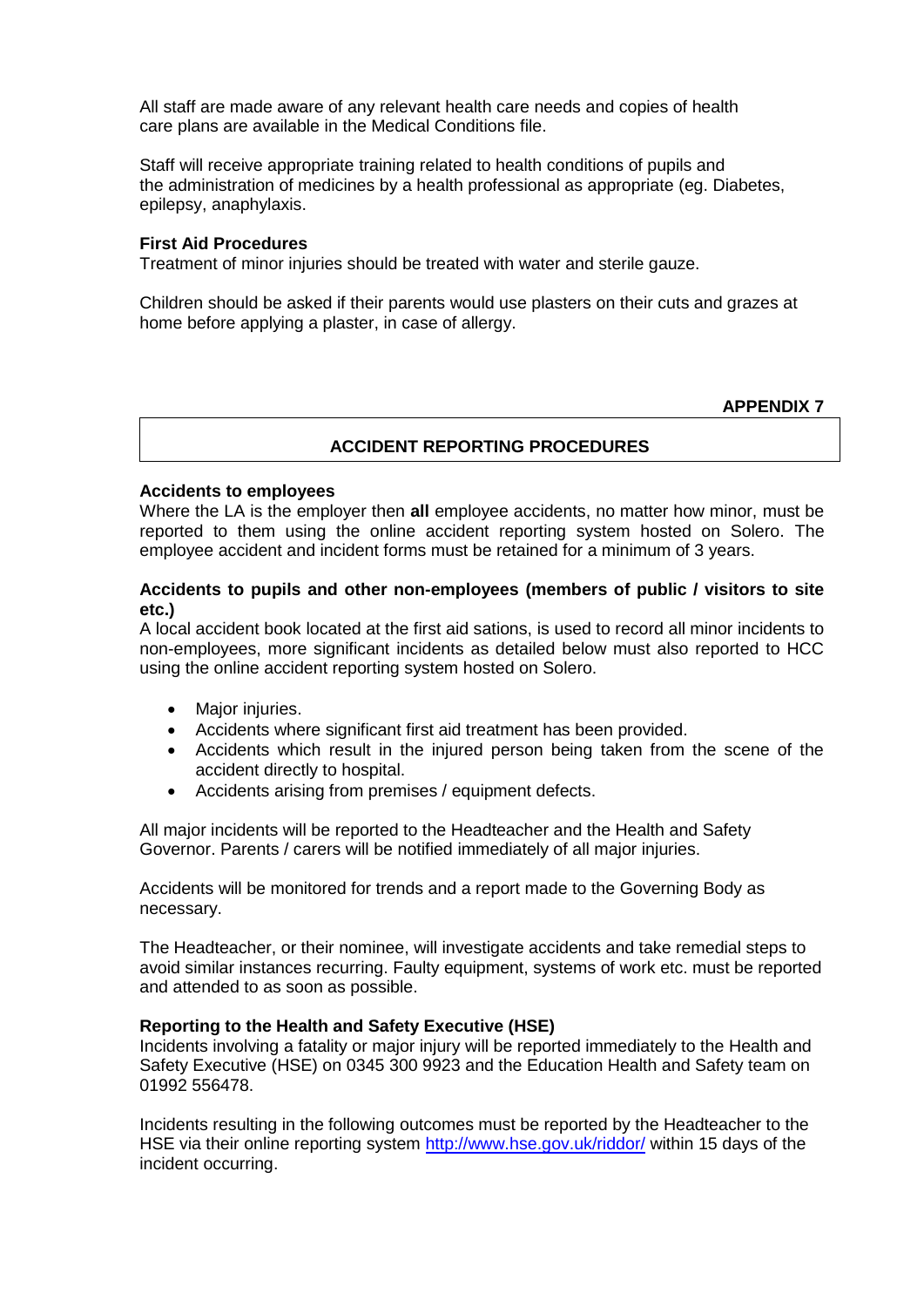- A pupil or other non-employee being taken directly to hospital for treatment and the accident arising as the result of the condition of the premises / equipment, due to the way equipment or substances were used or due to a lack of supervision / organisation etc.
- Employee absence or inability to carry out their normal duties as the result of a work related accident, for periods of 7 days or more (including W/E's and holidays).

# **Any incident notified to the HSE must also be reported to the LA's Health and Safety Team.**

**APPENDIX 8**

# **HEALTH AND SAFETY INFORMATION & TRAINING**

#### **Consultation**

The Resources Committee meets termly to discuss health, safety and welfare issues affecting staff, pupils or visitors. Action points from meetings are brought forward for review by school management.

Staff meetings are held weekly and Health and Safety is a standing agenda item.

#### **Communication of Information**

Detailed information on how to comply with the LA's health and safety policy is given in the [Education Health and Safety Manual,](http://www.thegrid.org.uk/info/healthandsafety/manual.shtml#p) which is available for reference via the Grid.

The Health and Safety Law poster is displayed in the School Office.

The Governing Body as the employer provides access to competent H&S advice via HCC's H&S team as required by the Health & Safety at Work Act 1974.

#### **Health and Safety Training**

All employees will be provided with:

- a copy of an induction training in the requirements of this policy;
- update training in response to any significant change;
- training in specific skills needed for certain activities, (e.g. use of hazardous substances, work at height etc.) and
- refresher training where required.

Any new instructions or restrictions will be communicated to all staff via staff meetings and highlighted as part of the standard cycle of policy review.

Training records will be kept by the Office Manager who, in conjunction with the Headteacher, is responsible for co-ordinating health and safety training needs. This includes a system for ensuring that refresher training is undertaken within the prescribed time limits.

The Headteacher will be responsible for assessing the effectiveness of training received and is responsible for ensuring staff are competent to undertake their duties.

Each member of staff is also responsible for drawing the Headteacher's attention to their own personal needs for training and for not undertaking duties unless they are confident that they have the necessary competence.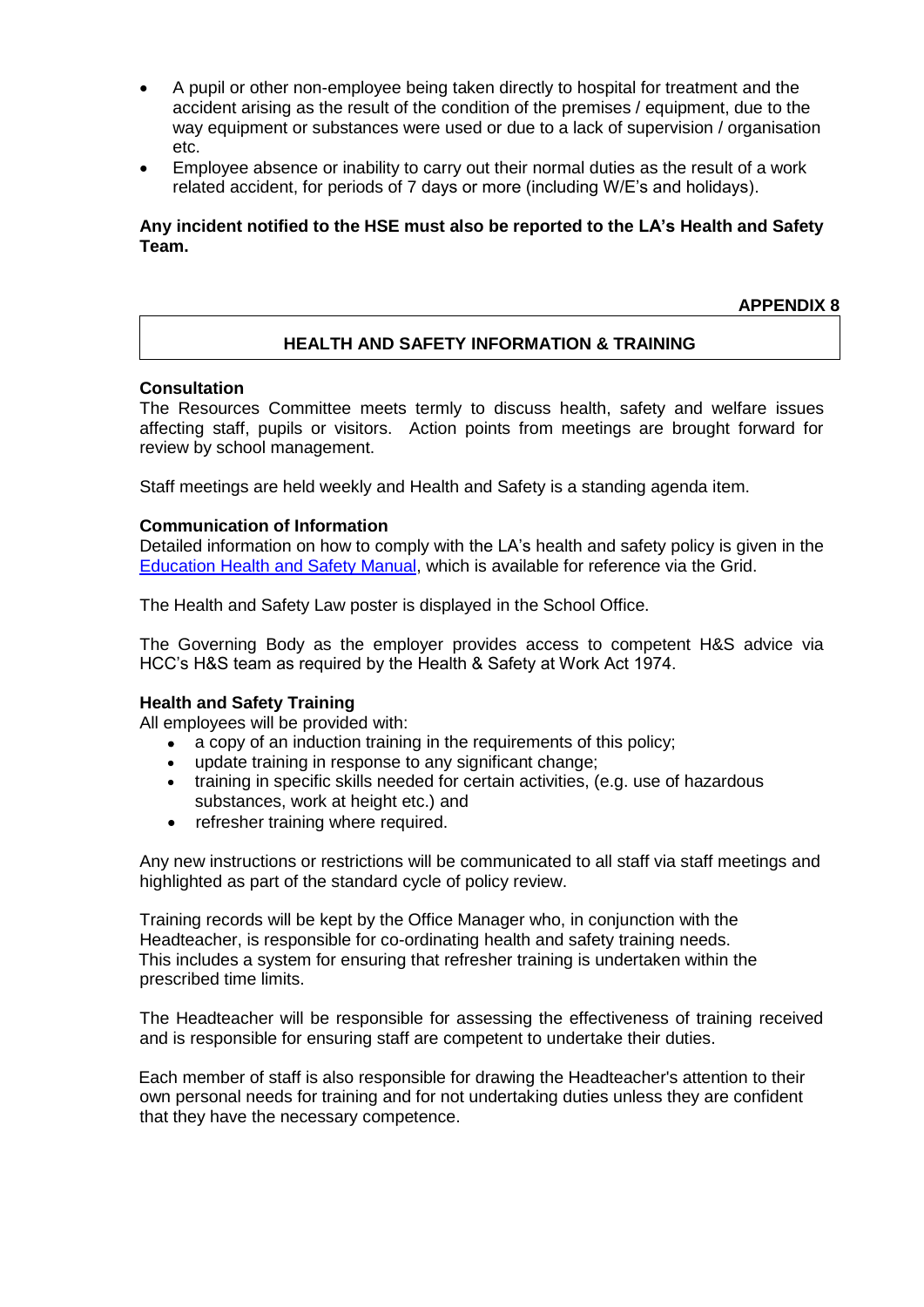# **PERSONAL SAFETY / LONE WORKING**

The school believes that staff should not be expected to put themselves in danger and will not tolerate violent / threatening behaviour to its staff.

Staff will report any such incidents to the Headteacher. The school will work in partnership with the LA and police where inappropriate behaviour/ individual conduct compromises the school's aims in providing an environment in which the pupils and staff feel safe.

#### **Lone working**

Staff are encouraged not to work alone in school. Work carried out unaccompanied or without immediate access to assistance should be risk assessed to determine if the activity is necessary.

**Work involving potentially significant risks (for example work at height) must not be undertaken whilst working alone.**

Staff working outside of normal school hours must obtain permission of the Headteacher.

Where lone working cannot be avoided staff should ensure they have means to summon help in an emergency e.g. access to a telephone or mobile phone etc.

#### **School staff responding to call outs**

Nominated key holders attending empty premises where there has been an alarm activation should do so with a colleague if possible. They should not enter the premises unless they are sure it is safe to do so

A Key Holder/Call Out Service is held with Arena Security.

#### **APPENDIX 10**

#### **PREMISES AND WORK EQUIPMENT**

All staff are required to report to the Caretaker any problems found with plant/equipment. Defective equipment will be clearly marked and taken out of service by storing in a secure location pending repair / disposal.

Where premises defects are identified a dynamic assessment is conducted to determine if the area should be isolated/cordoned off whilst awaiting repair.

The Caretaker is responsible for identifying all plant and equipment in an equipment register and ensuring that any specific training or instruction needs, personal protective equipment requirements are identified and relevant risk assessments conducted where required.

#### **Planned maintenance / inspection**

Regular inspection and testing of school plant and equipment is conducted to legislative requirements by competent contractors. Records of such monitoring will be kept in the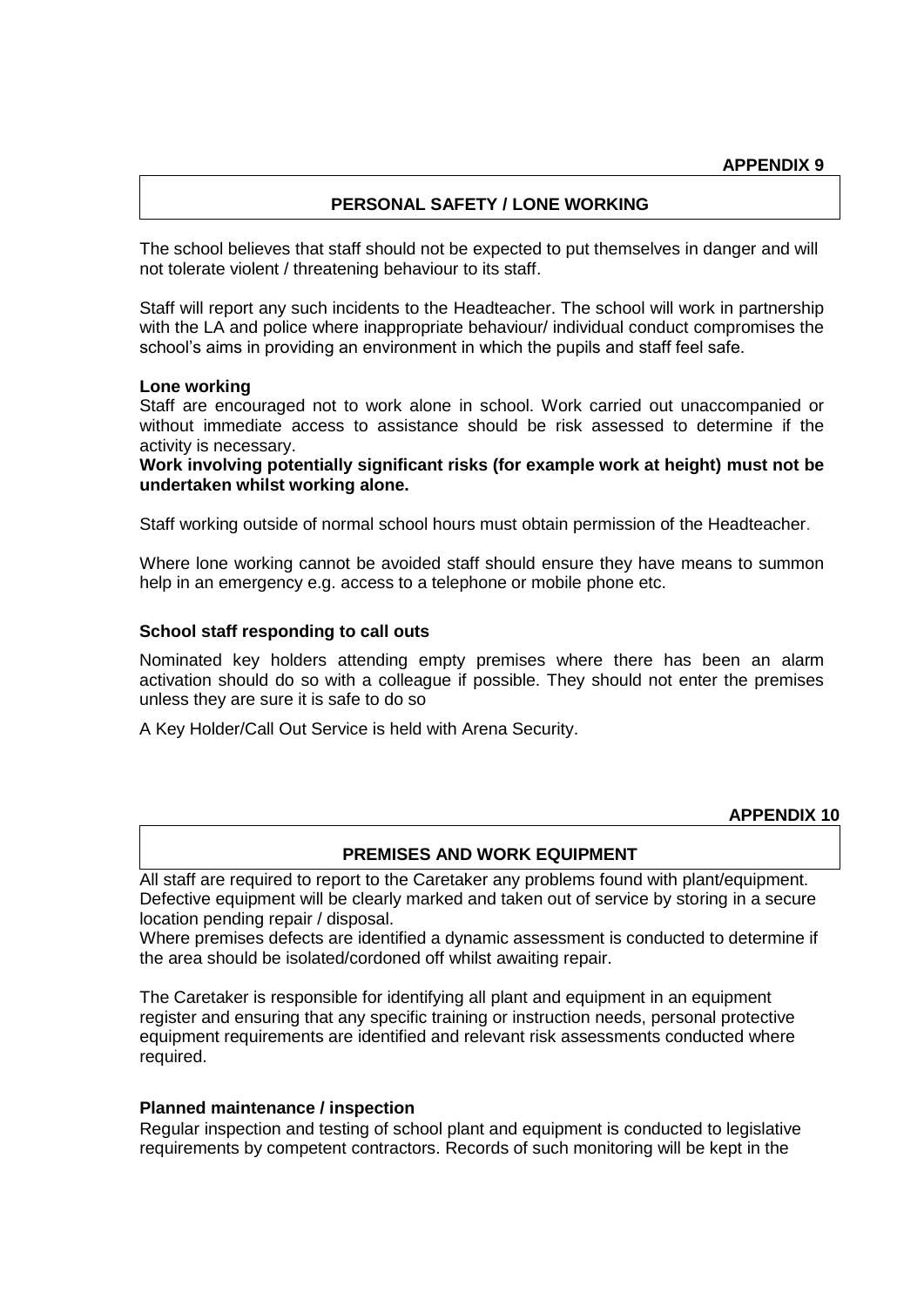Health & Safety folder in the School Office. (Key areas for compliance are outlined on the [Grid\)](http://www.thegrid.org.uk/info/healthandsafety/manual.shtml#m)

# **Curriculum Areas**

Subject Leaders are responsible for ensuring maintenance requirements for equipment in their areas are identified and implemented.

#### **Electrical Safety**

All staff will conduct a basic visual inspection of plugs, cables and electrical equipment prior to use. Defective equipment will be reported to the Caretaker.

All portable items of electrical equipment will be subject to formal inspection and testing (Portable Appliance Testing (PAT)) on an identified cycle (dependant upon the type of equipment and the environment it is used in). All earthed equipment (class 1) and cables attached to such equipment will be tested annually.

The caretaker is responsible for keeping an up-to-date inventory of all relevant electrical appliances and for ensuring that all equipment is available for testing

Personal items of equipment (electrical or mechanical) should not be brought into the school without prior authorisation and must be subjected to the same tests as school equipment.

A fixed electrical installation test (fixed wire test) will be conducted by on a 5 year cycle. See DfE document Good Estate Management for Schools.

#### **External play equipment**

External play equipment will only be used when appropriately supervised. This equipment will be checked daily before use for any apparent defects, and The Caretaker will conduct and record a formal termly inspection of the equipment, held in the H&S file.

PE and Play equipment is subject to an annual inspection by John Harrison.

#### **APPENDIX 11**

# **FLAMMABLE AND HAZARDOUS SUBSTANCES**

Every attempt will be made to avoid, or choose the least harmful of, substances which fall under the *"Control of Substances Hazardous to Health Regulations 2002"* (COSHH Regulations).

Within curriculum areas (in particular science and DT) Subject Leaders are responsible for COSHH and ensuring that an up to date inventory and model risk assessments contained in the relevant national publications are in place. (CLEAPSS, Association for Science Education's "Topics in Safety" etc.)

In all other areas the establishments nominated person(s) responsible for substances hazardous to health is the Caretaker.

They shall ensure:

- an inventory of all hazardous substances used on site is compiled and regularly reviewed.
- material safety data sheets are obtained from the relevant supplier for all such materials.
- If required, full COSHH risk assessments are conducted and communicated to staff exposed to the product/substance.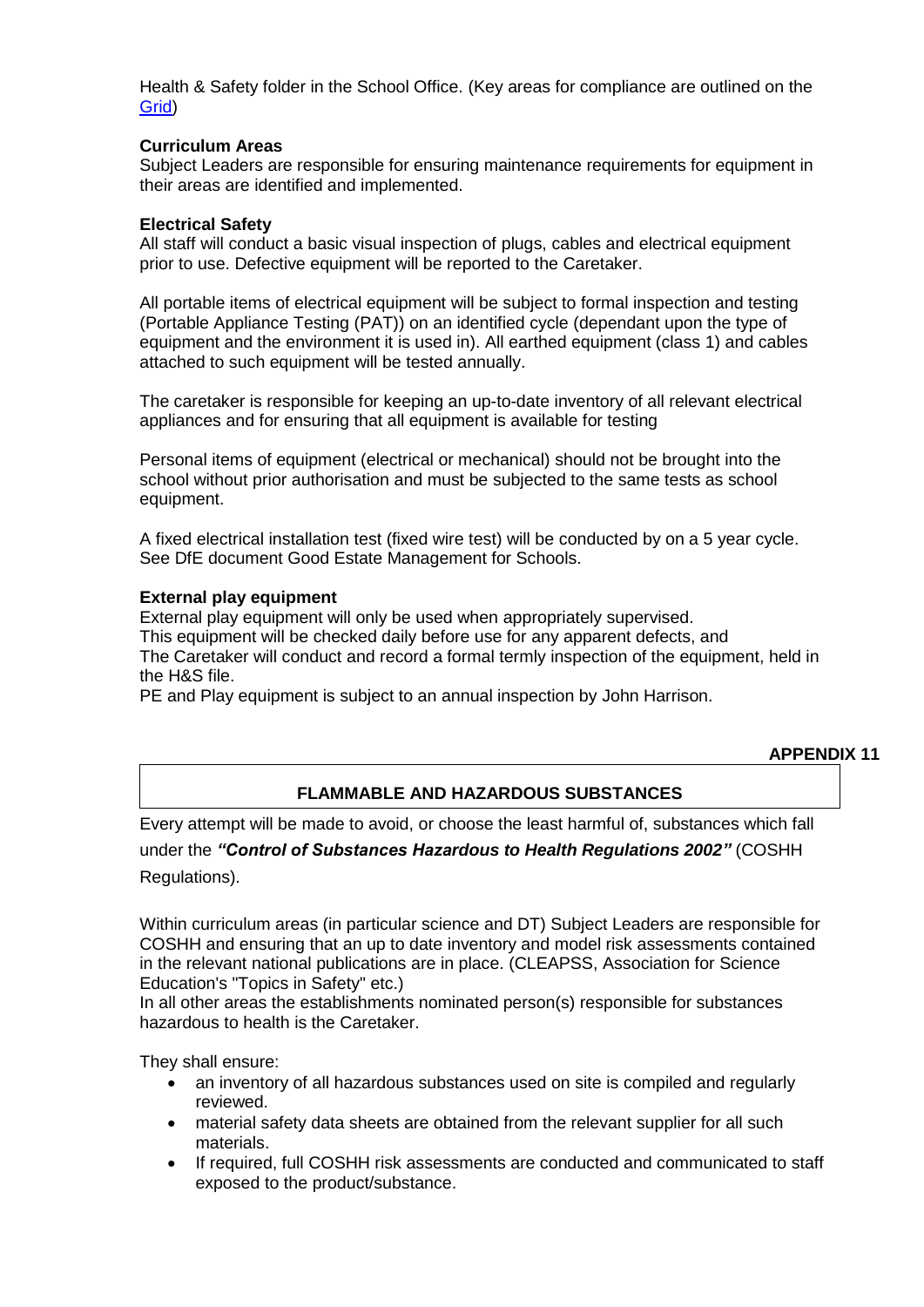- all chemicals are appropriately and securely stored out of the reach of children .
- all chemicals are kept in their original packaging and labelled ( no decanting into unmarked containers).
- suitable personal protective equipment (PPE) has been identified and available for use. PPE is to be provided free of charge where the need is identified as part of the risk assessment.

Where persons may be affected by their use on site the Caretaker is responsible for ensuring that COSHH assessments are available from contractors *(this applies to both regular contracts such as cleaners and caterers and from builders, decorators, flooring specialists, etc*).

**ASBESTOS**

# **APPENDIX 12**

An asbestos survey and management plan is in place for the school in accordance with [HCC's asbestos policy.](http://www.thegrid.org.uk/info/healthandsafety/manual.shtml#A) The school's most recent asbestos management survey was conducted on August 2014.

The school's asbestos log (including school plans, asbestos survey data and site specific management plan) is held in the school office by the Caretaker.

The Headteacher will ensure that **all** school staff (and others such as catering and cleaning staff who may not be employed directly by the school) are made aware of the location of asbestos containing materials (ACM) within their work areas.

**Under no circumstances must staff undertake any work which could disturb the fabric of the building or fixed equipment, e.g. affixing anything to walls without first obtaining approval from an Asbestos Authorising Officer.** (Even stapling / pushing a drawing pin into ACM may result in the release of fibres into the air.)

In the event of any damage occurring to materials known or suspected to contain asbestos this will be reported to one of the school's asbestos authorising officers and the area immediately evacuated and closed / locked off.

Professional advice will be sought and details of the incident reported to HCC's asbestos team [asbestos@hertfordshire.gov.uk.](mailto:asbestos@hertfordshire.gov.uk)

The school's asbestos authorising officers are Wendy-May Foster and Carol Connon and refresher training is required 3 yearly.

Prior to **any** work commencing on the fabric of the building or fixed equipment (e.g. boilers, kilns etc.), either by contractors or school staff, one of the asbestos authorising officers **must** check the asbestos log and establish whether permission to work can be given.

The Headteacher / asbestos authorising officers shall ensure:

- That the asbestos log is consulted at the earliest possible opportunity and that **all** work affecting the fabric of the building or fixed equipment is entered in the permission to work log and signed by those undertaking the work.
- A visual inspection of asbestos containing materials remaining on site is conducted and recorded (legal requirement to do so annually as a minimum).
- The limitations of the management survey and areas of the building that have **not** been surveyed are understood and considered as part of the permission to work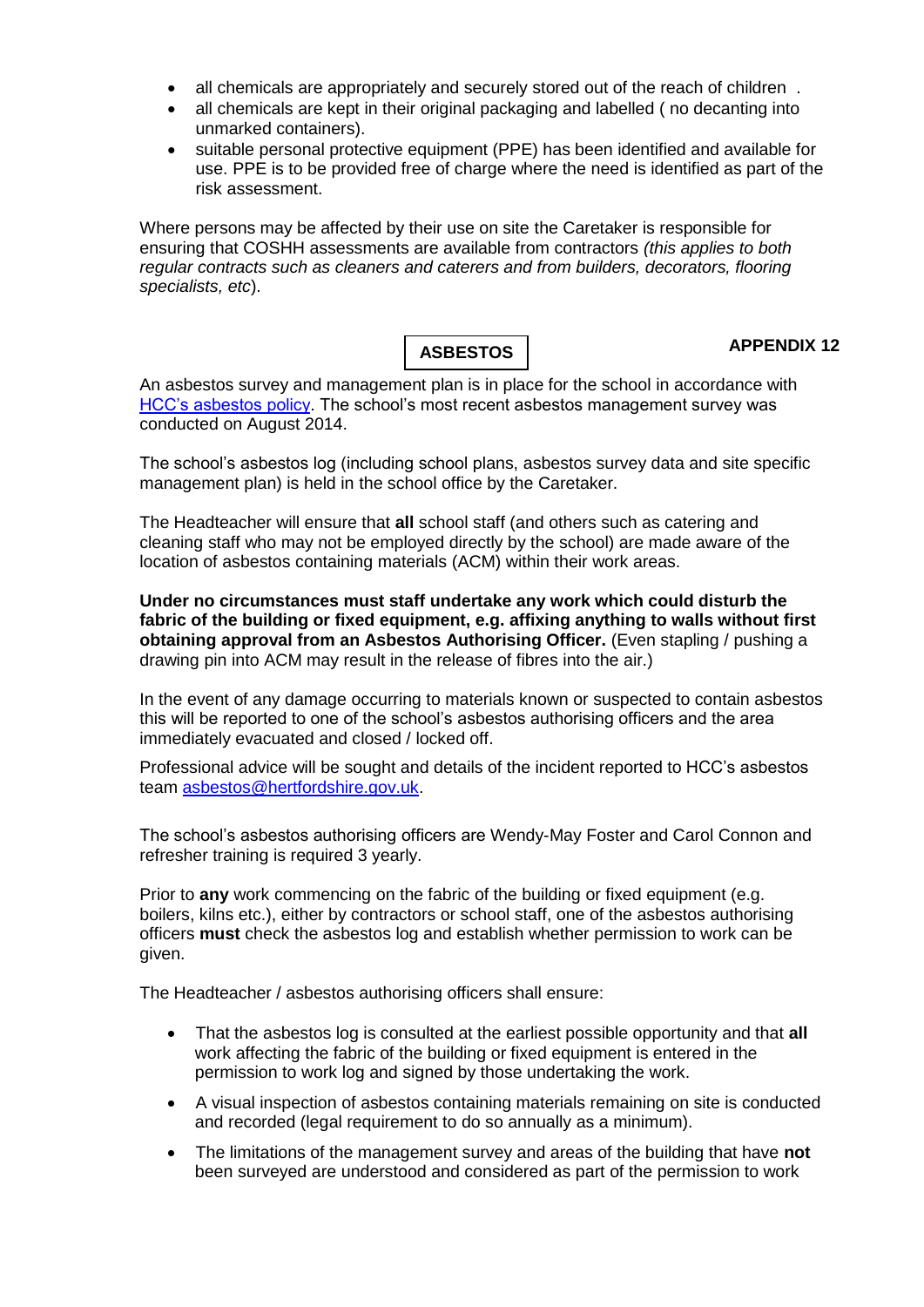process e.g. areas above 3m in height, within ceiling voids (where panels / tiles are fixed), floor voids and ducts etc.

- All records pertaining to asbestos are effectively maintained and retained (legal requirement to do so for a period of 40 years).
- The school's asbestos management plan is kept up to date and that any asbestos works (removal, new project specific surveys etc.) are notified to the LA via [asbestos@hertfordshire.gov.uk.](mailto:asbestos@hertfordshire.gov.uk)
- Where more invasive works and / or works which go beyond the limitations of the management survey are planned, a refurbishment/demolition survey will be commissioned to obtain a comprehensive assessment of all ACMs that could be affected prior to the works commencing.

**APPENDIX 13**

# **CONTRACTORS**

All contractors used by the school shall ensure compliance with relevant health and safety legislation, guidance and good practice.

All contractors must report to School office where they will be asked to sign the visitors book and wear an identification badge. Contractors will be issued with guidance on emergency procedures, relevant risks, and local management arrangements.

The caretaker is responsible for monitoring areas where the contractor's work may directly affect staff and pupils and checking whether expected controls are in place and working effectively.

#### **School managed projects**

1

The [Construction \(Design and Management\) Regulations 2015](http://www.hse.gov.uk/construction/cdm/2015/index.htm?ebul=gd-cons/jun15&cr=1)<sup>1</sup> applies to all building, demolition, repair and maintenance or refurbishment work.

Where the school undertakes projects direct the governing body are considered the 'client' and therefore have additional statutory obligations. These projects are managed by Dave Lazarus, Caretaker on the school's behalf who will ensure landlords consent has been obtained and, where applicable, all statutory approvals, such as planning permission and building regulations have been sought.

To ensure contractor competency the school uses a property framework contractor as a method of procuring works. These contractors have satisfied the County Council that they understand and abide by health and safety regulations. Details can be found at <http://www.thegrid.org.uk/info/premises/property.shtml>

Contractors will be required to provide a construction phase plan, risk assessments and method statements detailing the safe systems of work to be used prior to works commencing on site.

 $<sup>1</sup>$  Such projects are notifiable to the HSE where the work exceeds 30 days or involves more than</sup> 500 person days of work. In such instances and/ or if there will be more than 1 contractor on site at the same time (in which case a principal designer and principal contractor must be appointed in writing by the client) it is recommended that an agent be used to work on the schools behalf.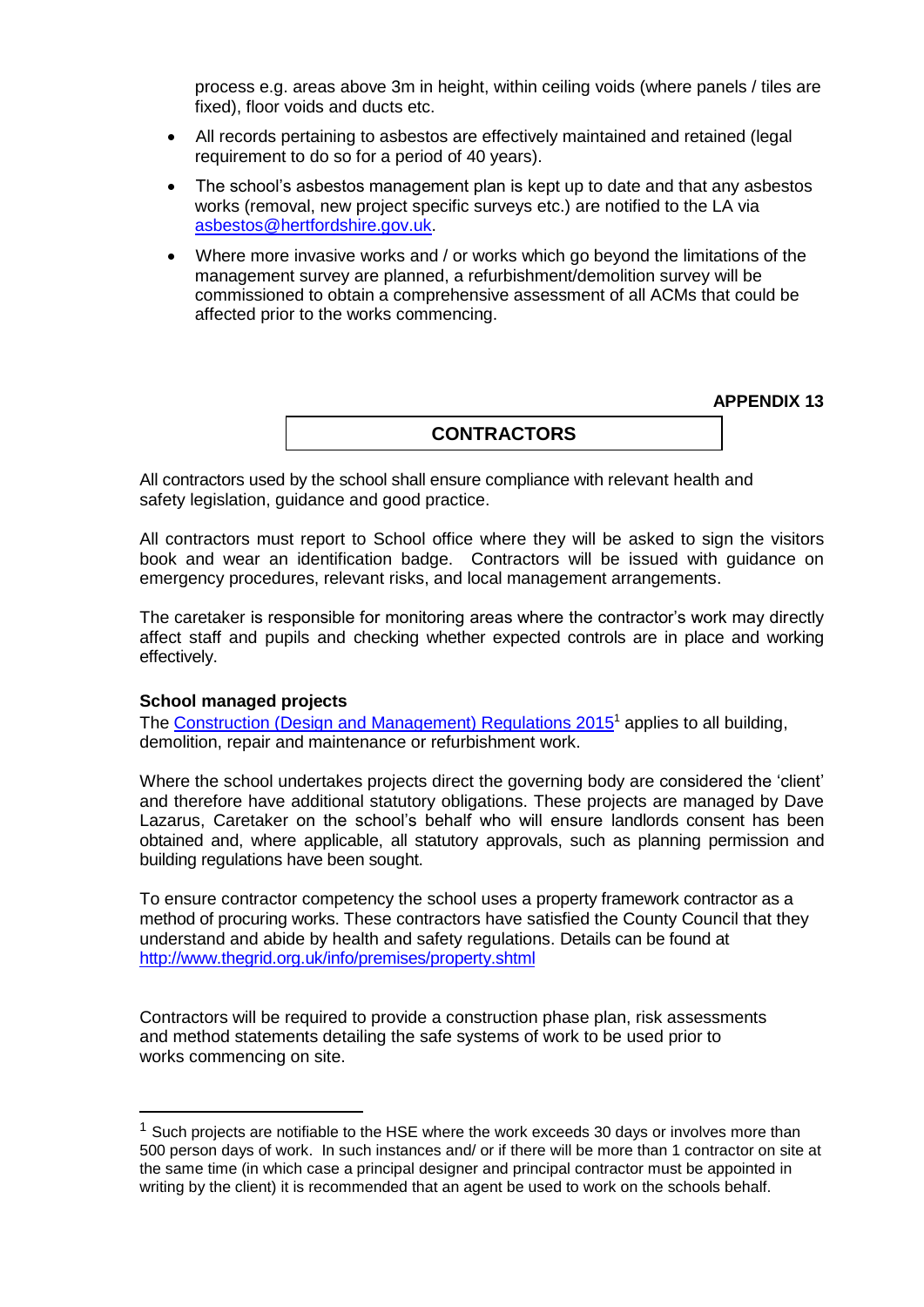Risk assessments and method statements shall be specific to the site and all aspects of the works to be undertaken. The school, contractors and any subcontractors involved will exchange relevant information regarding the work activities and agree the risk assessments.

**APPENDIX 14**

# **WORK AT HEIGHT**

Working at height can present a significant risk, where such activities cannot be avoided a task specific risk assessment will be conducted to ensure such risks are adequately controlled. A copy of this assessment will be provided to employees authorised to work at height.

Storage above head height is minimised as far as possible, where this cannot be avoided only light-weight and rarely-used items are stored there.

When working at height (including accessing storage or putting up displays) appropriate stepladders or kick stools are to be used. Staff must not climb onto chairs etc.

Only those persons who have been trained to use ladders safely may use them. Basic instruction is provided to all staff who use ladders / stepladders <http://www.hse.gov.uk/pubns/indg455.htm>

Formal training on work at height, use of ladders, mobile tower scaffolds etc. will be provided where a significant risk is identified as part of an individuals role.

The establishments nominated person(s) responsible for work at height is the Caretaker.

The nominated person(s) shall ensure:

- all work at height is properly planned and organised;
- the use of access equipment is restricted to authorised users;
- all those involved in work at height are trained and competent to do so;
- the risks from working at height are assessed and appropriate equipment selected:
- a register of access equipment is maintained, all equipment is regularly inspected and maintained with any defective equipment taken out of use until repaired / replaced.
- any risks from fragile surfaces is properly controlled.

#### **APPENDIX 15**

#### **MOVING AND HANDLING**

Generic risk assessments for regular manual handling operations are undertaken and staff provided with information on safe moving and handling techniques.

#### **Staff should ensure they are not lifting heavy items and equipment unless they have received training and/or equipment in order to do so safely.**

Those manual handling activities which present a significant risk to the health and safety of staff, will be reported to the Headteacher and where such activities cannot be avoided a risk assessment will be conducted to ensure such risks are adequately controlled. A copy of this assessment will be provided to employees who must follow the instruction given when carrying out the task.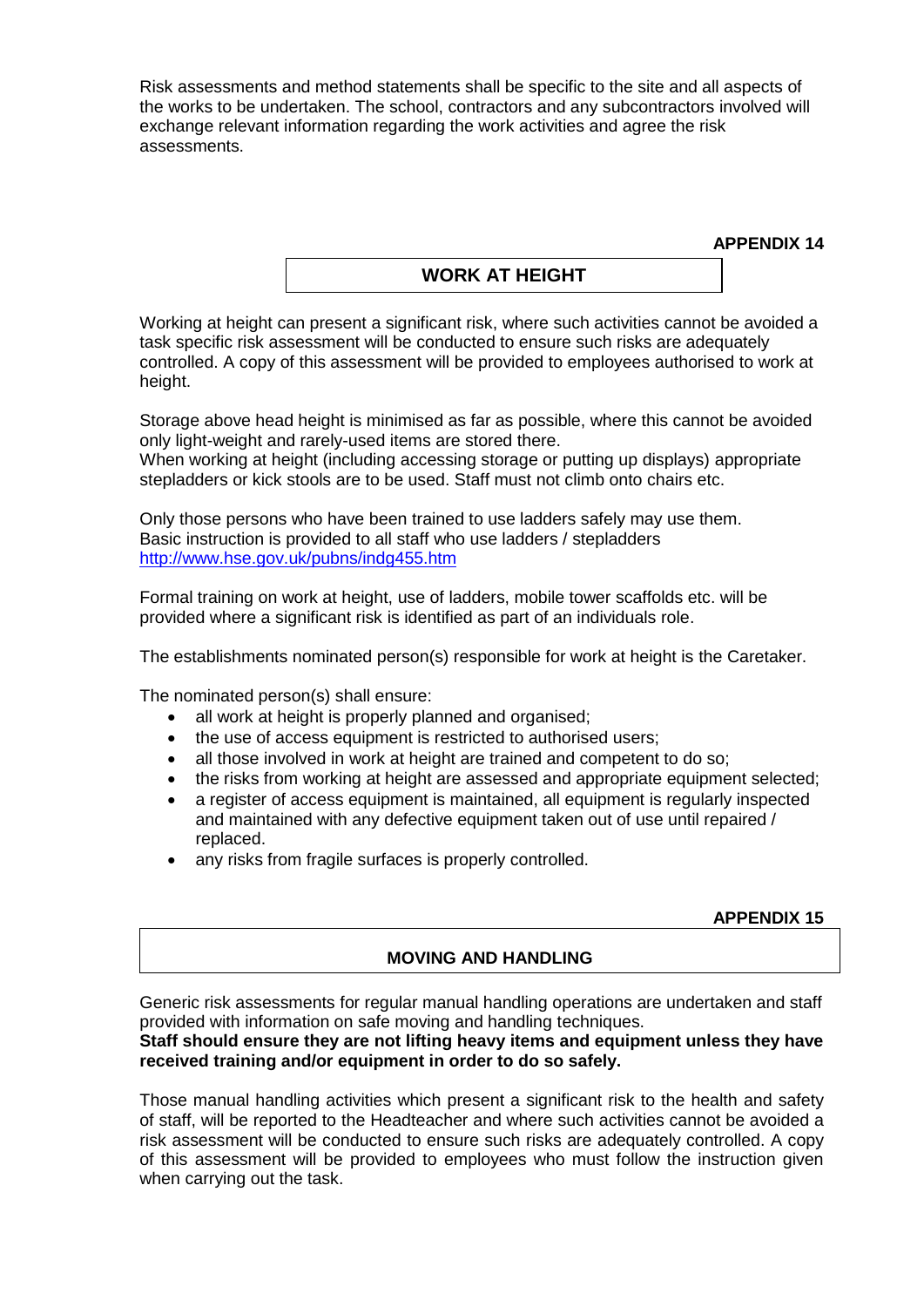#### **Paediatric Moving and Handling**

All staff who move and handle pupils have received appropriate training (both in general moving and handling people techniques and specific training on any lifting equipment, hoists, slings etc. they are required to use).

All moving and handling of pupils has been risk assessed and recorded by a competent member of staff.

Equipment for moving and handling people (hoists, slings etc.) is subject to inspection on a 6 monthly basis by a competent contractor.

**APPENDIX 16**

# **DISPLAY SCREEN EQUIPMENT (DSE)**

All staff who use computers daily, as a significant part of their normal work *(significant is taken to be continuous / near continuous spells of an hour or more at a time*) e.g. admin / office staff shall have a DSE assessment carried out.

Staff identified as DSE users are entitled to an eyesight test for DSE use every 2 years by a qualified optician (and corrective glasses if required specifically for DSE use).

Advice on the use of DSE is available in the [Education Health and Safety](http://www.thegrid.org.uk/info/healthandsafety/documents_manual/display_screen_equipment.doc) **Manual** 

**APPENDIX 17**

# **VEHICLES ON SITE**

Vehicular access to the school is restricted to school staff and visitors only and not for general use by parents / guardians when bringing children to school or collecting them.

Access to the school must be kept clear for emergency vehicles.

The vehicle access gate must not normally be used for pedestrian access. A risk assessment is in place for pedestrian / vehicle segregation.

**APPENDIX 18**

# **LETTINGS**

Lettings are managed by the Office Manager following HCC guidance. See the schools' separate Lettings Policy

**APPENDIX 19**

#### **STRESS / WELLBEING**

The school and governing body are committed to promoting high levels of health and well being and recognise the importance of identifying and reducing workplace stressors through risk assessment, in line with the HSE and HCC's management standards.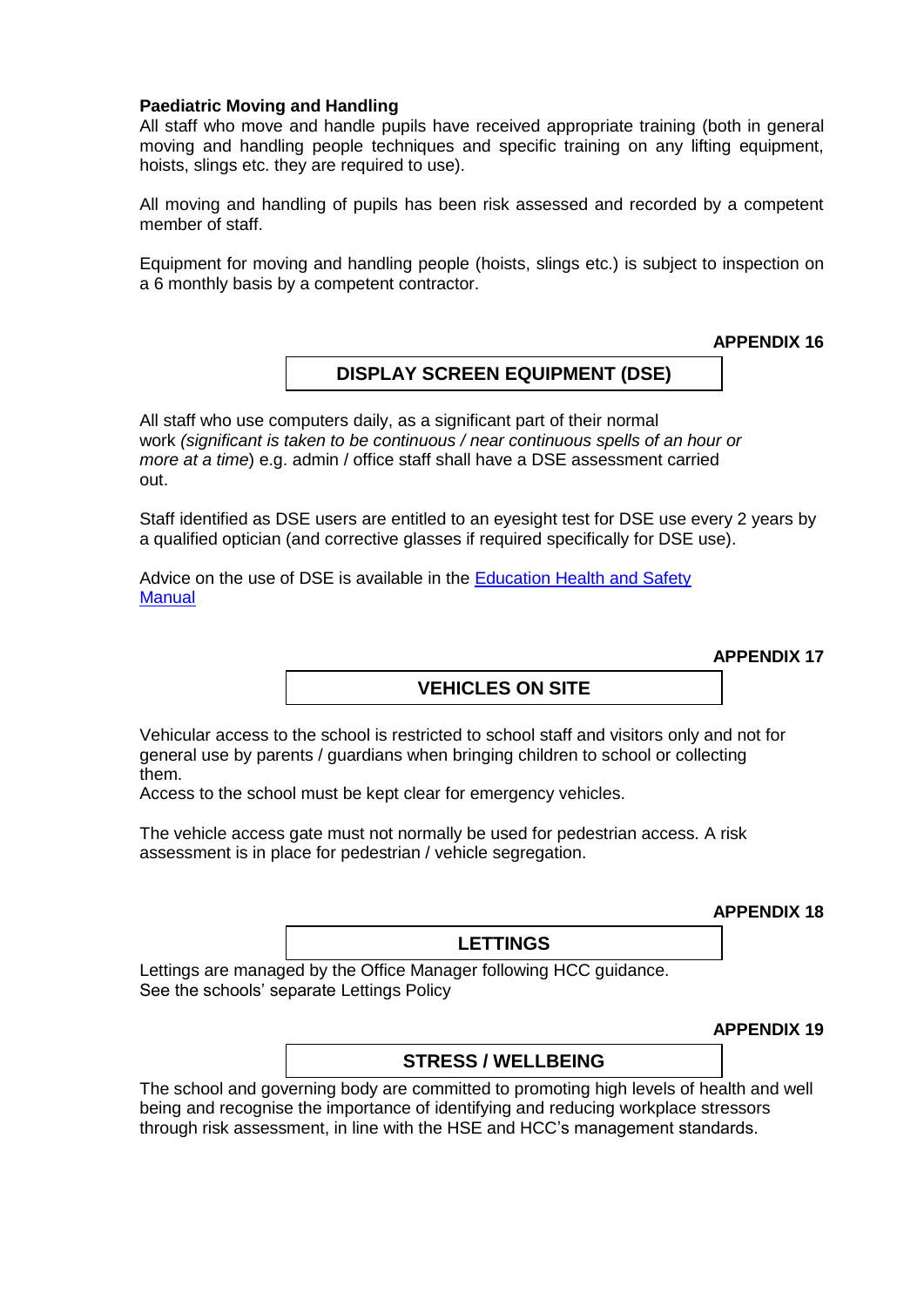Individual staff workloads are monitored informally throughout the year by the Headteacher and Assistant Headteacher and formally at Performance Management reviews.

Confidential stress counselling is available under the staff absence insurance scheme from Schools Advisory Service.

**APPENDIX 20**

# **LEGIONELLA**

The school complies with advice on the potential risks from legionella as identified in the [Education Health and Safety Manual.](http://www.thegrid.org.uk/info/healthandsafety/manual.shtml#l)

A water risk assessment of the school has been completed on Nemco Utilities Limited. The Caretaker is responsible for ensuring that the identified operational controls are being conducted and recorded in the school's water log book.

This risk assessment will be reviewed where significant changes have occurred to the water system and/ or building footprint.

The risks from legionella are mitigated by basic operational controls and thus the following checks are recorded.

- Water is heated and stored to 60 deg C at calorifiers (any vessel that generates heat within a mass of stored water);
- Weekly flushing of seldom used outlets and all showers (with all outlets flushed after school holiday periods);
- Monthly temperature checks on sentinel outlets (those nearest and furthest away from calorifiers;
- Quarterly disinfection / descaling of showers;
- Twelve monthly temperature checks of stored water;
- Stored cold water tanks are inspected for compliance and safety on an annual basis by the Caretaker and tank water temperature recorded and all records should be kept for 5 years.

**APPENDIX 21**

# **SCHOOL SWIMMING**

These will be planned as an offsite visit in line with the schools policy. The school will obtain a copy of the pool's normal operating procedure (PSOP) and emergency action plan (PSOP) which identify the safety arrangements for the host pool.

In addition the school will obtain assurance over:

- The level of training of the swimming teacher(s);
- Pupil / swimming teacher ratios;
- Rescue / lifeguard provision provided:

All staff are to ensure that they are familiar with the PSOP for the swimming pool, check that rescue equipment is available and that the swimming pool is secured to prevent unauthorised access when not supervised.